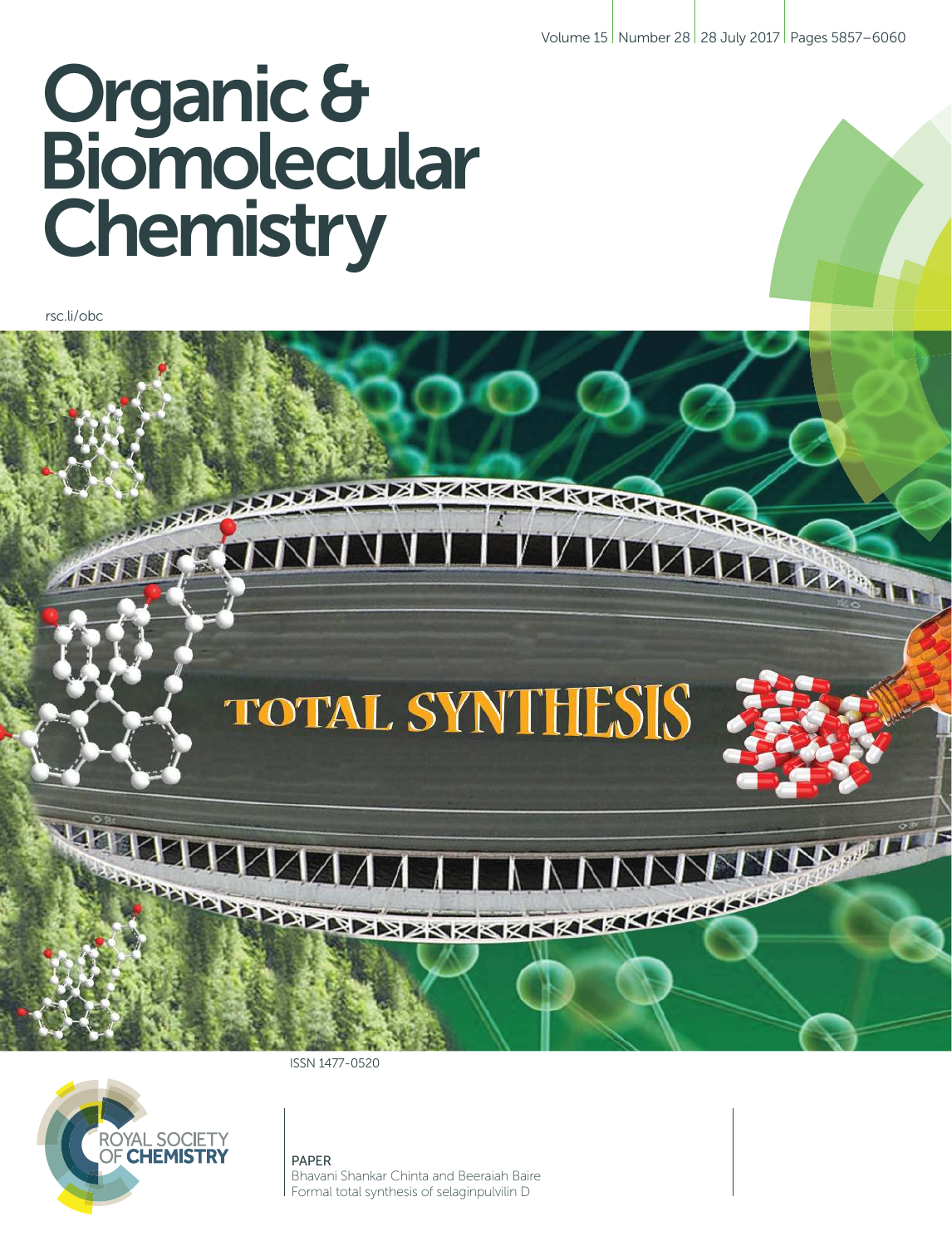# Organic & Biomolecular Chemistry

# PAPER

Check for updates

Cite this: Org. Biomol. Chem., 2017, 15, 5908

Received 18th April 2017, Accepted 9th May 2017 DOI: 10.1039/c7ob00950j

rsc.li/obc

## Introduction

Fluorene derivatives are a group of structurally rigid compounds featuring a 6–5–6 carbocyclic system. They are considered as important structures in the pharmaceutical industry and are also used in optical and electronic materials.<sup>1</sup> Though numerous synthetic fluorene derivatives have been reported in the literature, natural fluorenes are very rare. So far, only about twelve natural fluorene derivatives (including nine simple fluorenones, one dihydroazafluoranthene alkaloid, and two benzofluorenones) have been reported from plant resources.<sup>2</sup> *Selaginella pulvinata* (Selaginellaceae), a species in the Chinese Pharmacopoeia, has been well used in traditional Chinese medicines for the treatment of dysmenorrhea, asthma, and traumatic injury. During the phytochemical investigation on *S. pulvinata* by the research group of Yin and co-workers, they observed that a fraction of the ethanol extract showed significant phosphodiesterase-4 (PDE4) inhibitory activity. Subsequent chemical investigation led to the isolation of four new phenolic natural products selaginpulvilins A–D 1–4 with an unprecedented 9,9-diphenyl-1-(phenylethynyl)-9*H*-fluorene skeleton 5, together with four known selaginellin natural products (Fig. 1).3*<sup>a</sup>* Compounds 1–4 have been found to be the most potent natural PDE4 inhibitors discovered to date, by showing remarkable inhibitory activities against PDE4 with IC<sub>50</sub> values in the range of 0.11–5.13  $\mu$ M. In particular, selaginpulvilin B 2, the most active compound, showed an  $IC_{50}$  value of 0.11 μM, being 5-fold stronger than the b-positive control. Further, phytochemical studies on the EtOAc extract of *S. pulvinata* led to the isolation of six new analogues selaginpulvilins E-J 6-11.<sup>3b</sup> Recently, two more members of this



Fig. 1 Structures of selaginpulvilins A–L.

OCH<sub>3</sub>

family of natural products, selaginpulvilin K and L 12 and 13

 $R_1 = H$   $R_2 = CH_2OH$ 

 $R_2$  = CH<sub>3</sub>

 $R_2 = CO_2H$ 

 $R_1 = H$   $R_2 = CH(OCH_3)_2$   $H(9)$ 

 $R_1 = H$   $R_2 = CHO$ 

 $R_1 = H$ 

 $R_1 = H$  $R_2 = H$ 

 $R_1 = H$  $R_1 = OH$   $R_2 = CH_2OH$   $A(1)$ 

 $B(2)$ 

 $C(3)$ 

 $F(7)$ 

 $G(8)$ 

 $D(4)$ 

It is the unique skeleton of selaginpulvilins A–L, which may render potent activity and make them rare and promising lead structures for the development of natural PDE4 inhibitors. The interesting bioactivities associated with their novel and unique structures made these natural products attractive synthetic targets for total synthesis. Developing short, efficient and practical synthetic approaches for these molecules will provide an opportunity to study and explore their new biological properties. Recently, there have been three reports on the total synthesis of this family of natural products.<sup>4</sup> Herein we report an efficient approach for the formal total synthesis of selaginpulvilin D 4 employing the enyne–alkyne dehydro Diels–Alder cyclization as the key step.

According to our retrosynthetic analysis (Scheme 1), the selaginpulvilin D 4 can be generated from the corresponding fluorenone 14 *via* the creation of a tetraarylmethane system from the diarylcarbonyl system. The fluorenone 14 can easily be obtained from the enyne–alkyne 15 *via* a chemoselective

Bhavani Shankar Chinta and Beeraiah Baire D<sup>\*</sup>

An efficient and mild synthetic strategy for the total synthesis of selaginpulvilin D has been reported. A highly chemoselective enyne–alkyne dehydro Diels–Alder reaction has been employed for the construction of the tricyclic fluorene framework present in the natural product selaginpulvilin D. An improved overall yield (10.5%) has been achieved for selaginpulvilin D, starting from commercially available m-anisaldehyde in 9 linear, operationally simple synthetic transformations.

Selaginpulvilins A-J

Selaginpulvilins K and L

HO

 $\sim$ 



9,9-diphenyl-1-(phenylethynyl)-9H-fluorene 5



**View Article Online View Journal | View Issue**

*Department of Chemistry, Institute of Technology Madras, Chennai-600036, India. E-mail: beeru@iitm.ac.in*

<sup>†</sup>Electronic supplementary information (ESI) available. See DOI: 10.1039/ c7ob00950j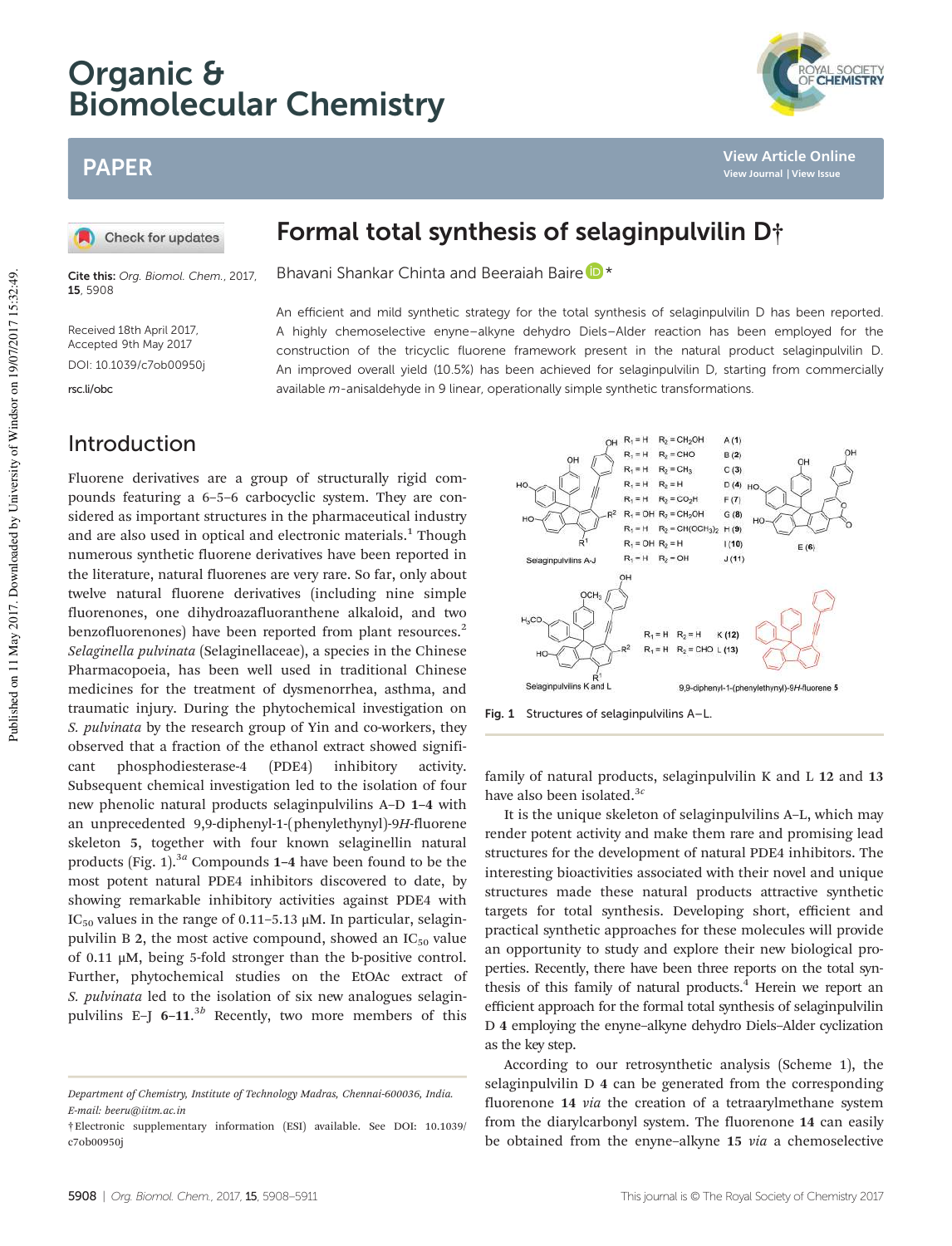

Scheme 1 Designed retrosynthetic plan for selaginpulvilin D.

dehydro Diels-Alder reaction.<sup>5</sup> The synthesis of 15 was envisioned from commercially available 3-methoxybenzaldehyde 16 employing simple synthetic transformations.

#### Results and discussion

To begin with, we aimed to synthesize the key precursor for the Diels–Alder reaction (Scheme 2). Accordingly, treatment of *m*-anisaldehyde 16 with AgNO<sub>3</sub> and  $I_2$  in methanol at RT gave the 2-iodo-5-methoxybenzaldehyde 17 in 71% yield.<sup>6</sup> The Sonogashira cross coupling<sup>7</sup> of  $17$  with 1-butynol in the presence of  $PdCl<sub>2</sub>(PPh<sub>3</sub>)<sub>2</sub>$  and CuI in THF and diisopropylamine



Scheme 2 Preparation of the enyne–alkyne precursor for the DDA reaction. THF: tetrahydrofuran; DIPA: diisopropylamine; DMAP: 4-(dimethylamino)pyridine; 1,2-DCE: 1,2-dichloroethane; NBS: N-bromosuccinimide.

(DIPA) generated the coupled product 18 in an excellent yield (81%) after 14 h at RT. The reaction of hydroxy-aldehyde 18 with *p*-TsCl and triethylamine (TEA) in the presence of a catalytic amount of DMAP at RT for 36 h directly provided the enyne moiety 19 *via* the corresponding tosylate 20 intermediate.

To create the required diyne moiety on the aldehyde part of 19, we employed a two-step strategy. Addition of ethynylmagnesium bromide to the aldehyde 19 at 0 °C in THF resulted in the formation of a secondary propargylic alcohol 21 in 88% yield. The cross coupling of the terminal alkyne in the propargylic alcohol 21 with the alkynylbromide 22 under the modified Cadiot-Chakowidcz coupling conditions<sup>8</sup> i.e., in the presence of CuCl and piperidine (5 equiv.), in 1,2-dichloroethane (1,2-DCE) gave the enyne–diynol 23 in 63% yield. The alkynylbromide 22 was efficiently prepared from commercially available 4-methoxyphenylacetylene 24 following a known procedure.<sup>9</sup>

With the required enyne–diyne 23 in hand, next, in order to test the feasibility of the designed DDA reaction, we subjected 23 to thermal heating conditions. Heating a solution of 23 in 1,2-DCB at 150 °C for 28 h led to the expected cyclisation proceeding smoothly and to our delight directly provided the fluorenone derivative 14 in 63% yield. The formation of 14 can be explained *via* the highly chemoselective dehydro Diels– Alder reaction, followed by air oxidation of the bis-benzylic alcohol 25 under the reaction conditions. Alternatively, we also thought that converting the alcohol 23 to the corresponding ketone 15 might activate the substrate towards the DDA reaction and may lead to the efficient synthesis of fluorene derivative 14. Accordingly, treatment of the diynol 23 with  $IBX<sup>10</sup>$  in EtOAc at 80 °C directly resulted in the formation of the cyclised fluorenone derivative 14 *via* a highly chemoselective DDA reaction between an enyne and alkynone of the *in situ* generated ketone 15 (Scheme 3).

It is worthy of mention here that both the alcohol 23 and ketone 15 can in principle undergo two different modes of Diels–Alder reactions, namely, either between an enyne and alkyne (tetradehydro Diels–Alder (TDDA) reaction) or between a diyne and alkyne *i.e.*, the hexadehydro Diels–Alder (HDDA) reac- $\chi$  tion.<sup>11</sup> Surprisingly, we could not detect any traces of the products 26 and 27, which can be obtained from 23 and 15 respectively, *via* the HDDA reaction. This clearly supports the fact that the activation energy $12$  for the TDDA reaction is much lower than that required for the HDDA reaction and hence possibility for the chemoselective dehydro Diels–Alder reaction.

After synthesizing the tricyclic system 14 of the selaginpulvilin D 4, we focused on generating the required *tetra*-arylmethane present in the natural product (Scheme 4). Accordingly, addition of *p*-anisylmagnesium bromide to the tricyclic ketone 14 in THF at  $0^{\circ}$ C generated the triarylmethanol 28 in excellent yield (84%). In continuation, treatment of the tertiary alcohol 28 with phenol in the presence of TfOH (20 mol%) afforded the biarylated fluorene derivative 29, *i.e.*, trimethylated selaginpulvilin D, in good yield (73%) after 1 h *via* the aromatic electrophilic substitution reaction. Conversion of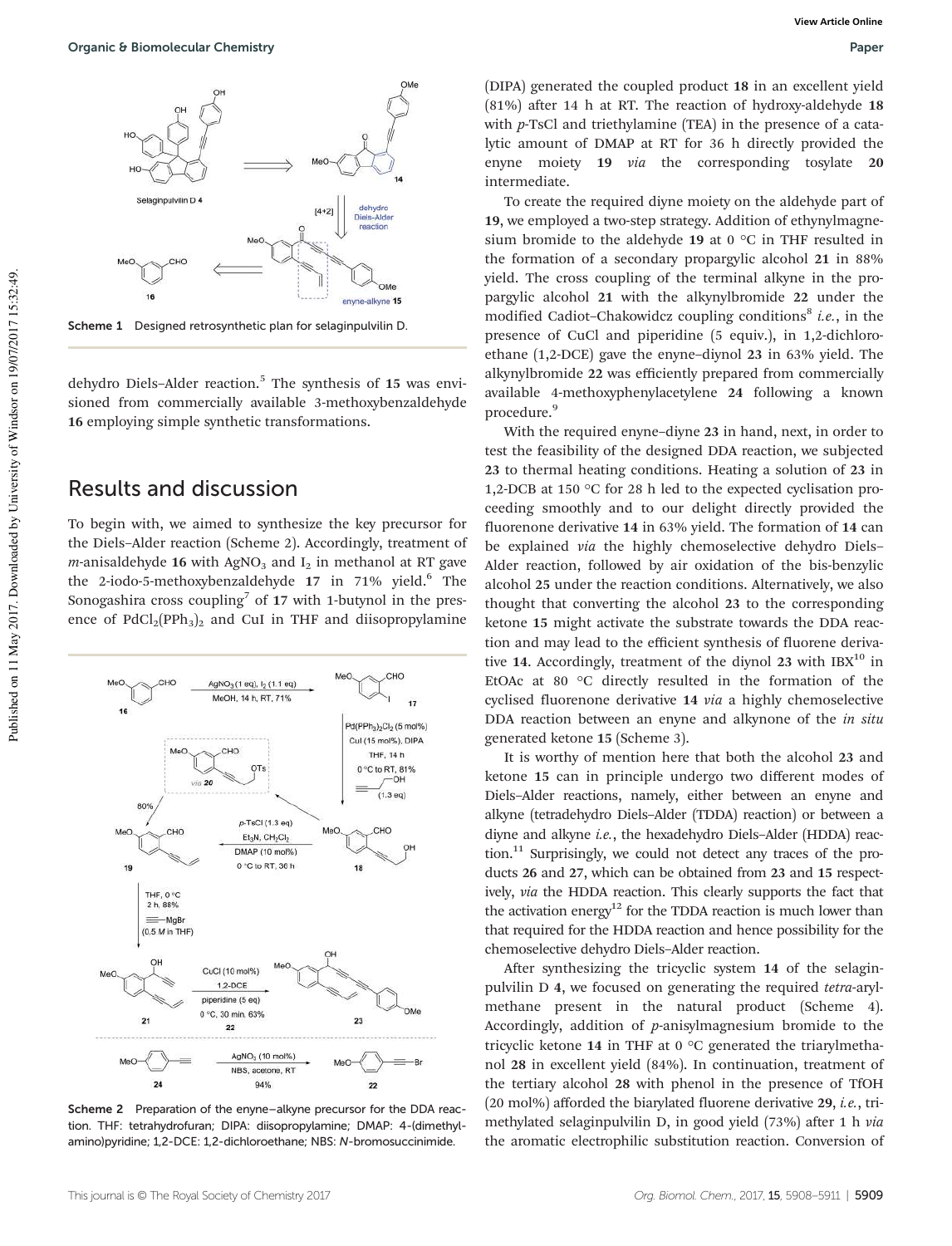

Scheme 3 Efficient generation of the fluorene framework of selaginpulvilin D via a highly chemoselective enyne–alkyne dehydro Diels– Alder reaction. 1,2-DCB: 1,2-dichlorobenzene.



Scheme 4 Formal total synthesis of selaginpulvilin D.

29 to the natural product selaginpulvilin D 4 *via* the demethylation reaction has already been reported.<sup>4*a*</sup> Hence, this overall synthetic scheme for the generation of 29 from *m*-anisaldehyde 16 constitutes an efficient formal total synthesis of selaginpulvilin D 4. According to the literature, both the reported total syntheses<sup>4a,*b*</sup> for this natural product 4 gave the overall yields of 4.4% and 17%. Our strategy involves nine mild, linear steps and provides access to the selaginpulvilin D 4 with an overall yield of 7.5% (or 10.5% from iodo-anisaldehyde 17).

# **Conclusions**

In conclusion we have developed a linear, mild and efficient synthetic scheme for the formal total synthesis of selaginpulvilin D, with an overall yield of 10.5%. We employed the dehydro Diels–Alder reaction of an enyne–alkyne unit for the generation of the tricyclic fluorene derivative in a highly chemoselective manner. Further extension of this strategy for other members of this selaginpulvilin family of natural products is in progress in our laboratory.

## Experimental section

The reactions were monitored by thin-layer chromatography (TLC) carried out on Merck silica plates using UV light and anisaldehyde or potassium permanganate stains for visualization. Column chromatography was performed on silica gel (60−120 mesh) using hexanes and ethyl acetate as eluents. NMR data were recorded on 400 and 500 MHz spectrometers.  $13^{\circ}$ C and  $1^{\circ}$ H chemical shifts in the NMR spectra were referenced relative to signals of CDCl<sub>3</sub> ( $\delta$  7.263 ppm for <sup>1</sup>H and 77.16 ppm for <sup>13</sup>C). Chemical shifts  $\delta$  and coupling constants *J* are given in ppm (parts per million) and Hz (hertz), respectively. Multiplicities were given as: s (singlet); d (doublet); t (triplet); q (quartet); dd (doublets of doublet) or m (multiplets). HRMS spectra were recorded by the electron spray ionization (ESI) method on a Q-TOF Micro with a lock spray source. The data of the known compounds have been compared with the reported data, and references were given appropriately. Characterization data for new compounds are given below. The  ${}^{1}$ H and  ${}^{13}$ C (proton decoupled) NMR spectra for all new compounds are given in the ESI.† The reagents were purchased from chemical companies.

For full details of all experiments, spectroscopic data and <sup>1</sup>H & <sup>13</sup>C-NMR data for all new compounds see the ESI.<sup>†</sup>

### Acknowledgements

We thank the Indian Institute of Technology Madras, Chennai for the infrastructure facility, and CSIR-INDIA for financial support through grant No. 02(0209)/14/EMR-II. BSC thanks IIT Madras, Chennai for HTRA fellowship.

# Notes and references

- 1 (*a*) L. C. Okell, M. Cairns, J. T. Griffin, N. M. Ferguson, J. Tarning, G. Jagoe, P. Hugo, M. Baker, U. D'Alessandro, T. Bousema, D. Ubben and A. C. Ghani, *Nat. Commun.*, 2014, 5, 6606; (*b*) F. Gualtieri, E. Teodori, C. Bellucci, E. Pesce and G. Piacenza, *J. Med. Chem.*, 1985, 28, 1621; (*c*) J. Z. Song, F. T. Lv, G. M. Yang, L. B. Liu, Q. Yang and S. Wang, *Chem. Commun.*, 2012, 48, 7465; (*d*) P. I. Shih, C. L. Chiang, A. K. Dixit, C. K. Chen, M. C. Yuan, R. Y. Lee, C. T. Chen, E. W. G. Diau and C. F. Shu, *Org. Lett.*, 2006, 8, 2799; (*e*) T. Oyamada, C. H. Chang, T. C. Chao, F. C. Fang, C. C. Wu, K. T. Wong, H. Sasabe and C. Adachi, *J. Phys. Chem. C*, 2007, 111, 108.
- 2 Y. B. Shi and S. H. Gao, *Tetrahedron*, 2016, 72, 1717.